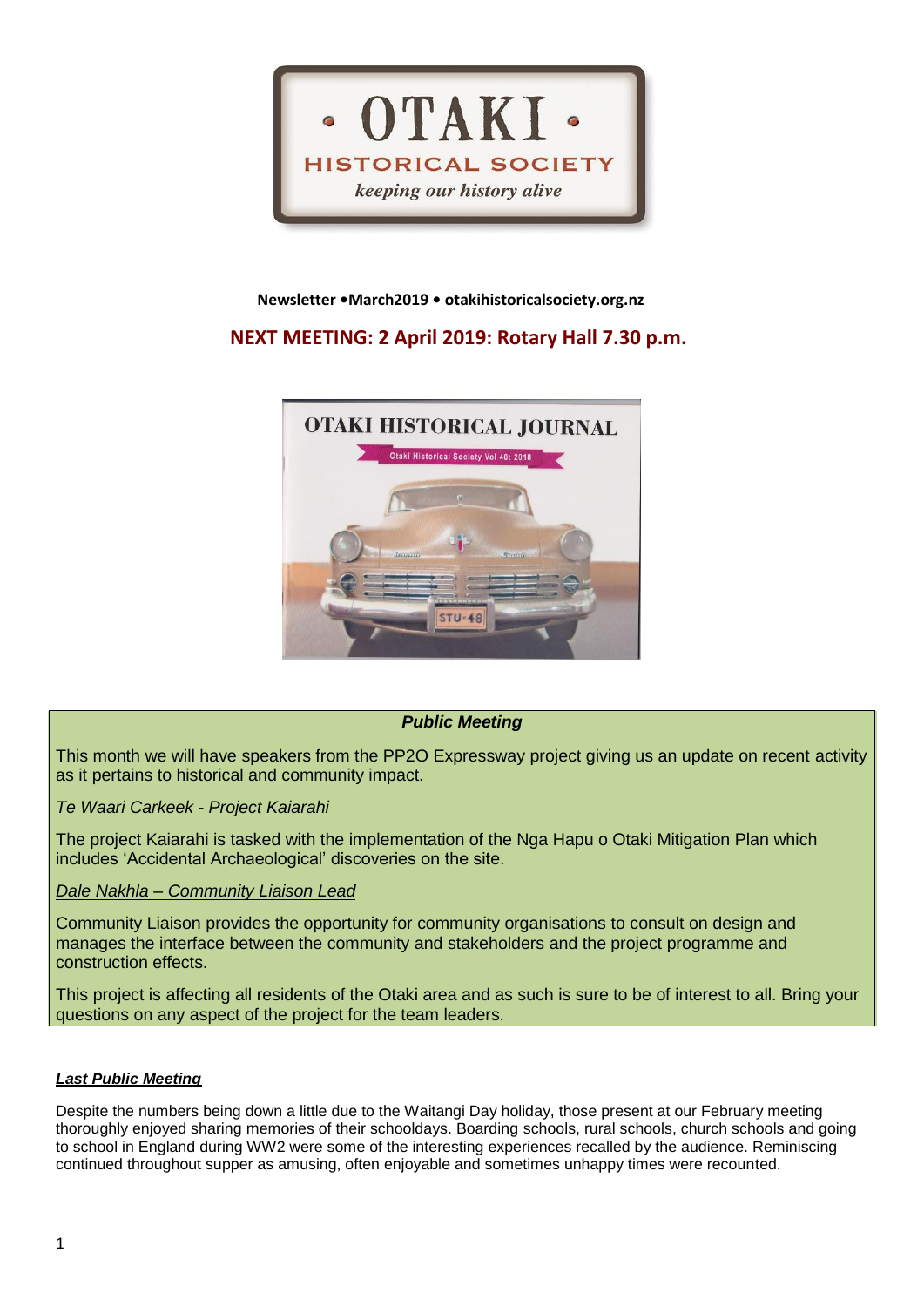# *Thanks!*

The society would like to acknowledge the huge support received from our advertisers. Without this support the Journal would be extremely difficult to produce and in fact may not be able to be produced at all. Our advertisers have been granted associate membership of OHS in recognition of their contribution.



| Otaki Museum                | The Shed Beauty Therapy                 |
|-----------------------------|-----------------------------------------|
| <b>Chairs Hair Design</b>   | <b>Watsons Gardens Ltd</b>              |
| Telegraph Hotel             | <b>Kapiti Coast District Libraries</b>  |
| Riverstone Café             | <b>Penray Gardens</b>                   |
| <b>Agar Fenwick Limited</b> | <b>Otaki Commercial Park</b>            |
| <b>Concrete Doctors</b>     | <b>First National Real Estate Otaki</b> |
|                             |                                         |

We encourage members to support these companies and organisations.

#### *Other Updates*

#### **2019 Journal**

Work is underway for this years journal and a number of articles have been submitted. However, we welcome any and all contributions from members, family or friends. If you would like help in putting your memories or ideas into an article for the journal please contact our Editor, Sarah Maclean at [otakihistoricalsociety@yahoo.com](mailto:otakihistoricalsociety@yahoo.com) or [otakihistoricalsociety@gmail.com,](mailto:otakihistoricalsociety@gmail.com) or speak to any of our committee members.

#### **2018 Journal**

The journal has been very well received and sales to date have been strong.

#### *Previous Journals*

The society has past journals available for sale at varying prices (from \$5). Please contact us to confirm the availability and cost of any of these journals you are interested in.

**Note:** Digitised copies of out of print journals and/or articles from any of our journals can be purchased from the society. Contact us for costs and further details.



#### *OHS Website and Index*

The updated 1978 -**2018** index is now available on the website. [www.otakihistoricalsociety.org.nz](http://www.otakihistoricalsociety.org.nz/) The index is a valuable tool for researchers and members seeking information relating to the content of our 40 journals. Use the index to see if your interests (or family) are mentioned. If you find relevant information, refer to your journals or contact the Society to obtain past issues or digitised articles or journals.

The website also has many photographs (over 100 added in the last month) and a very interesting timeline of Otaki's history for your viewing.

Journals and photographs can be purchased through the website and you can also join the society or renew your subscription. Submission forms for journals, subscriptions, queries are available.

### *OHS Facebook Page*

See our page for meeting information, photographs and other updates.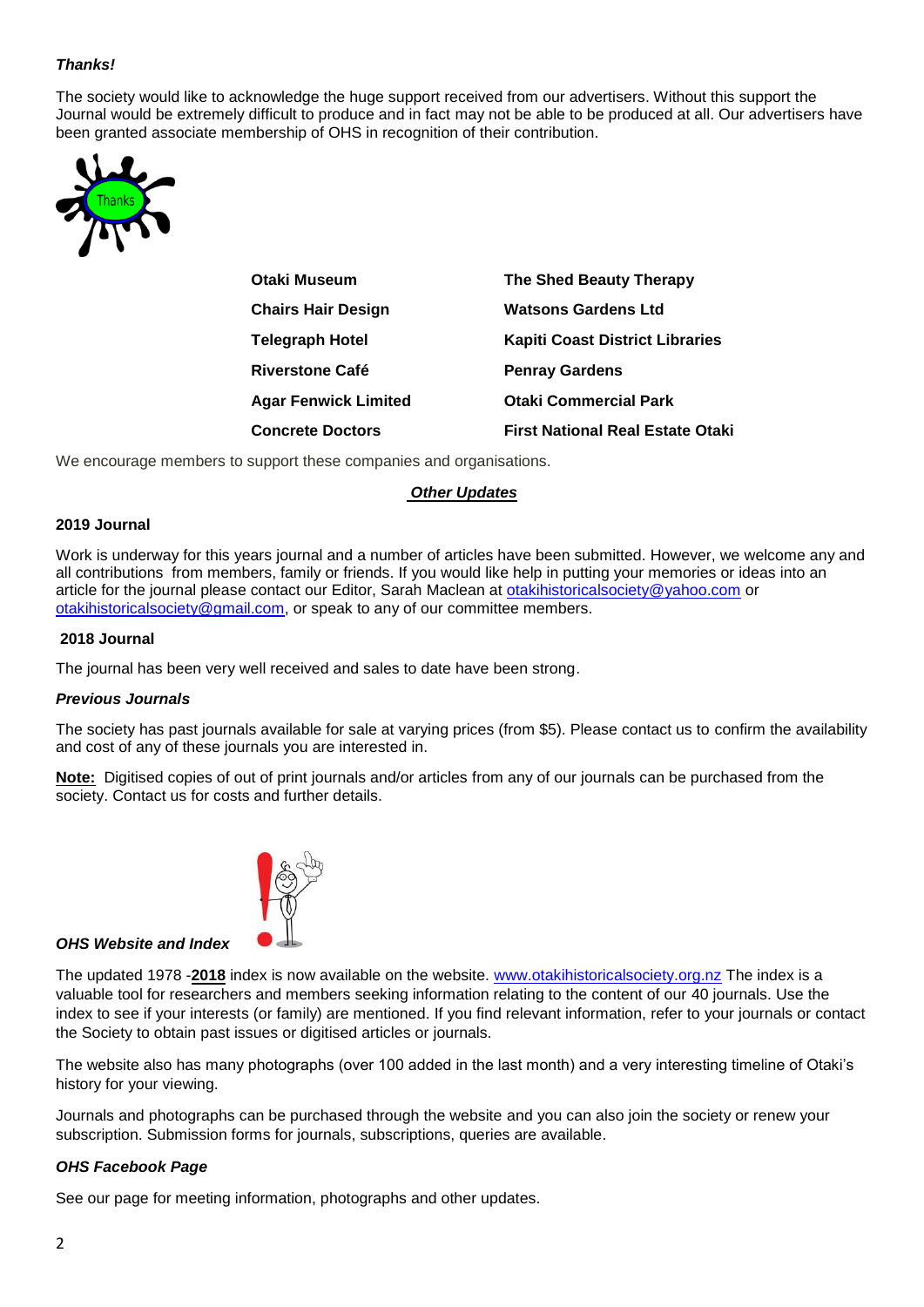#### *Correspondence*

Correspondence numbers continue to be steady and include requests for information, photographs and journals as well as business as usual.

### *Museum*

The current exhibition at the museum is **"100 years: The most prepossessing building in the district"** celebrating the centenary of the museum building. The next exhibition will be featuring the centenary of the Otaki R.S.A. More details in our next newsletter.

#### **Email address reminder:**

The society now has two email addresses: [otakihistoricalsociety@yahoo.com](mailto:otakihistoricalsociety@yahoo.com) and [otakihistoricalsociety@gmail.com](mailto:otakihistoricalsociety@gmail.com)

Use either of these addresses, the postal address: Otaki Historical Society, PO Box 50, Otaki 5542, or the contact link on the website: [www.otakihistoricalsociety.org.nz](http://www.otakihistoricalsociety.org.nz/) to contact the society on any subject.

### *Upcoming Events*



# *Public Meetings*

April 2nd 2019: Public meeting with speakers from the PP2O Expressway project. June 4<sup>th</sup> 2019: Public Meeting. August  $6<sup>th</sup>$  2019: Public Meeting and AGM.

### *Recommended Resources*

This month we feature some of our local sources of historical information and memorabilia:

#### **Otaki Museum**

- Website: <http://www.otakimuseum.co.nz/>
- Facebook: <https://www.facebook.com/groups/213395349240/>

### **Kapiti Museum**

- Website: <http://www.kapiticoastmuseum.org.nz/>
- Facebook: <https://www.facebook.com/kapiticoastmuseum/>

#### **Paekakariki Station Museum**

Website: <http://stationmuseum.co.nz/>

Facebook: [https://www.facebook.com/Paekakariki-Station-](https://www.facebook.com/Paekakariki-Station-Museum-514900788616822/)[Museum-514900788616822/](https://www.facebook.com/Paekakariki-Station-Museum-514900788616822/)

#### **Te Awahou**

Website: [https://www.teawahou.com](https://www.teawahou.com/)

Facebook 1: <https://www.facebook.com/Piriharakeke/>

Facebook 2: https://www.facebook.com/Oranjehof.nz/











*Otaki Museum Kapiti Museum Te Awahou Paekakariki Station Museum*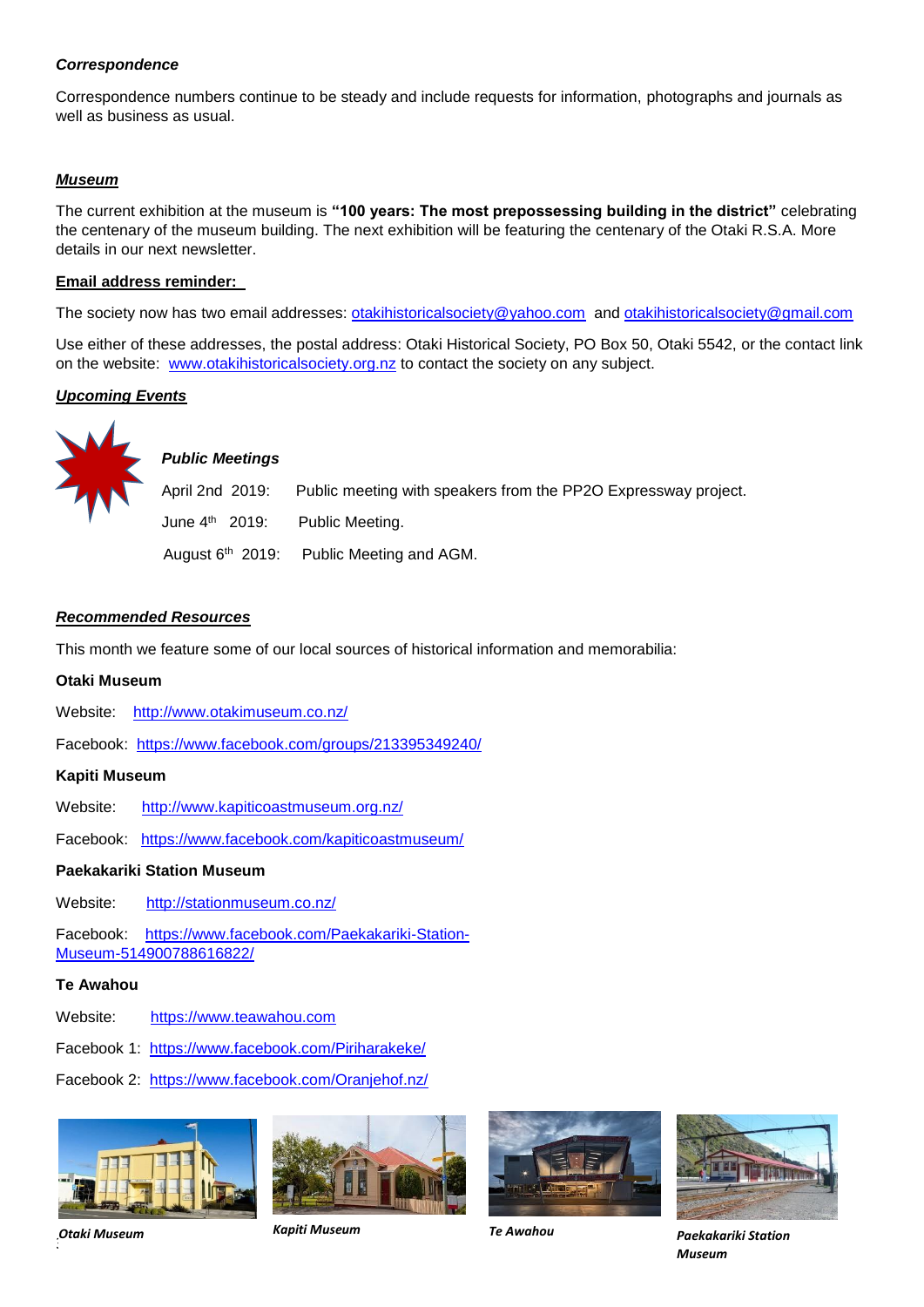|      | <b>Snippets from the Press April - May</b>                                                                                                                                                                                                                                                                                                                                                                                                                                                                                                                                                                                                                                                                                                                                                                                                                                                                                                        | <b>Courtesy Papers Past et al</b>                        |
|------|---------------------------------------------------------------------------------------------------------------------------------------------------------------------------------------------------------------------------------------------------------------------------------------------------------------------------------------------------------------------------------------------------------------------------------------------------------------------------------------------------------------------------------------------------------------------------------------------------------------------------------------------------------------------------------------------------------------------------------------------------------------------------------------------------------------------------------------------------------------------------------------------------------------------------------------------------|----------------------------------------------------------|
| 1879 | Mrs Simcox advertised for a general servant<br>$\bullet$<br>H Bevan applying for licence to slaughter large & small cattle<br>$\bullet$<br>on Section No.2. Otaki<br>Local Ngati Raukawa residents attending land court meeting<br>$\bullet$<br>in Cambridge<br>Wellington Benevolent Society grants seven shillings and<br>$\bullet$<br>sixpence to Grace Clark a needy 90yr old from Otaki.<br>Distribution to be managed by Rev. McWilliam<br>140 years ago the west coast road from Otaki to Foxton was<br>$\bullet$<br>under construction. As is the case today many pros and cons<br>were debated. See article below:<br>https://paperspast.natlib.govt.nz/newspapers/MH18790520.2.5?quer<br>y=the%20west%20coast%20road&start_date=01-05-<br>1879&end date=31-05-1879&snippet=true                                                                                                                                                         | Old Coach Road Otaki<br><b>New Expressway Overbridge</b> |
| 1889 | Frank Martin, injured by a tree limb falling on him died a day<br>$\bullet$<br>later in the hospital<br>The barque Weatherfield which was stranded on Otaki Beach<br>٠<br>sold at auction for 530 pounds<br>William Melia who had accidently taken a dose of poison<br>$\bullet$<br>died in Otaki<br>1500 passengers travelled on the excursion train from<br>$\bullet$<br>Wellington to Palmerston North. The majority disembarked<br>at Plimmerton and Otaki to visit the beaches<br>An Otaki man was jailed for a month for using obscene<br>$\bullet$<br>language in the street<br>A child was left behind in Te Horo after the train stopped.<br>(see amusing article)<br>https://paperspast.natlib.govt.nz/newspapers/TC18890424.2.33?quer<br>y=%27a%20plucky%20child%27&phrase=2&start_date=01-04-<br>1889&end_date=31-05-1889&snippet=true                                                                                                |                                                          |
| 1899 | Emily, wife of Rev. James McWilliam died at Te Aute<br>Obituary in NZ Times reads: 'Mrs J McWilliam wife of Rev. J<br>McWilliam of Otaki will regret to hear of the death of his wife at<br>Te Aute. The deceased lady had been in ill health for some time<br>and had travelled to Te Aute to visit Archdeacon Samuel Williams<br>in the hope of the change doing some good'<br>Mr W Field M.R.H. for Otaki in addressing his constituents,<br>strongly opposed the purchase of Kapiti Island for<br>acclimatisation purposes. He said it was only fit for a sheep<br>run and he objected to its purchase for the sake of a<br>favoured few.<br>The death of Father Comte, the first catholic priest in Otaki<br>$\bullet$<br>was reported from France. See link for interesting article:<br>https://paperspast.natlib.govt.nz/newspapers/NZTIM18990429.2.23?q<br>uery=Father%20comte&start_date=01-01-1899&end_date=31-12-<br>1899&snippet=true | Mr Field<br><b>Fr</b> Comte                              |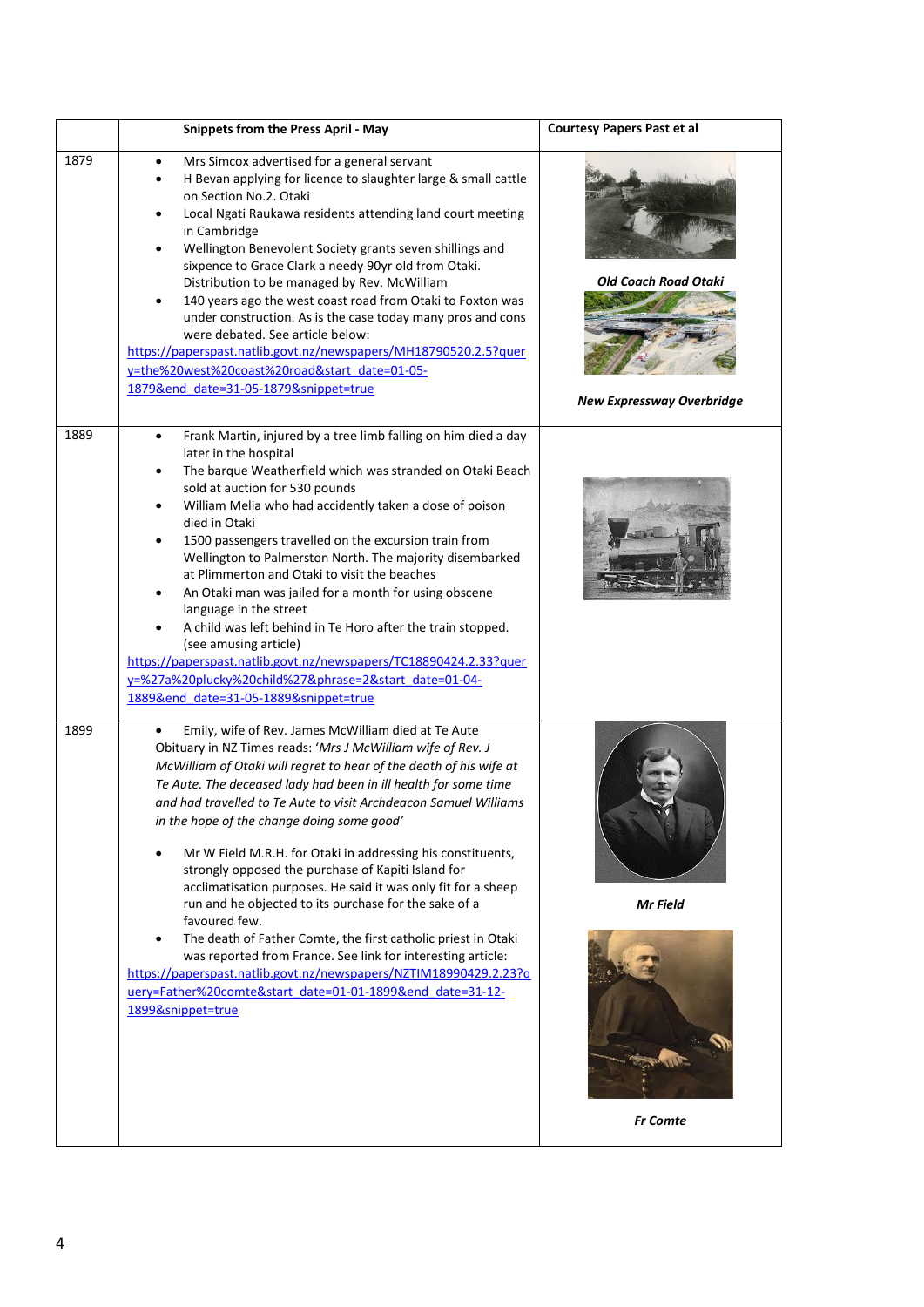| 1909 | Xray apparatus installed at the sanitorium<br>The sanitorium is full, unable to take more patients this<br>month<br>Trained nurses are unavailable for vacancies at the Cottage<br><b>Hospital and Sanitorium</b><br>Heavy rain resulted in widespread flooding at Rangiuru<br>Many penguins are to be seen on Otaki Beach                                                                                | <b>Early Xray Machine</b>   |
|------|-----------------------------------------------------------------------------------------------------------------------------------------------------------------------------------------------------------------------------------------------------------------------------------------------------------------------------------------------------------------------------------------------------------|-----------------------------|
| 1919 | 288 acres at Pukehou for sale by auction<br>٠<br>Local men are slowly returning home from WW1<br>Anzac Day passed quietly in Otaki<br>Meeting held to plan the peace celebrations and to agree a<br>suitable memorial to be situated in the town<br>Read about the meeting here:<br>https://paperspast.natlib.govt.nz/newspapers/OTMAIL19190407.2.14?<br>query=otaki%20peace%20memorial&start_date=01-04- |                             |
|      | 1919&end date=31-05-1919&snippet=true                                                                                                                                                                                                                                                                                                                                                                     | <b>Troops arriving home</b> |
|      |                                                                                                                                                                                                                                                                                                                                                                                                           | <b>War Brides arriving</b>  |

### **Reminder**

The Society warmly welcomes:

- Ideas and articles for future journals.
- Photographs, manuscripts, and documents etc. relating to the history of Otaki and its surrounds.
- New members.

Contact us at: [otakihistoricalsociety@yahoo.com](mailto:otakihistoricalsociety@yahoo.com)

### **ORDER YOUR HISTORICAL JOURNAL 2018 NOW**

**Order by:**

• **Internet banking to: Otaki Historical Society, account no: 38 9004 0987739 00.**

 **(Please ensure your name and '***JOURNAL 2018***' is included in the reference field.) Then send us an email with your name, address and phone number. [\(otakihistoricalsociety@yahoo.com\)](mailto:otakihistoricalsociety@yahoo.com)** 

- **Emailing Maurice King at [jandmking@xtra.co.nz](mailto:jandmking@xtra.co.nz) (please include name, address, phone number and email address).**
- Filling in this form and posting it with your cheque to: Otaki Historical Society, PO Box 50, Otaki 5542.

| NAME/S:                          |               |                                         |          |
|----------------------------------|---------------|-----------------------------------------|----------|
|                                  |               |                                         |          |
| <b>ADDRESS:</b>                  |               |                                         |          |
|                                  |               |                                         |          |
| <b>PHONE:</b>                    | <b>EMAIL:</b> |                                         |          |
|                                  |               |                                         |          |
| Cost: \$25 Copy: Number required | Postage       | NZ: \$4 (per copy): Aus \$10 (per copy) | Total \$ |
|                                  |               |                                         |          |